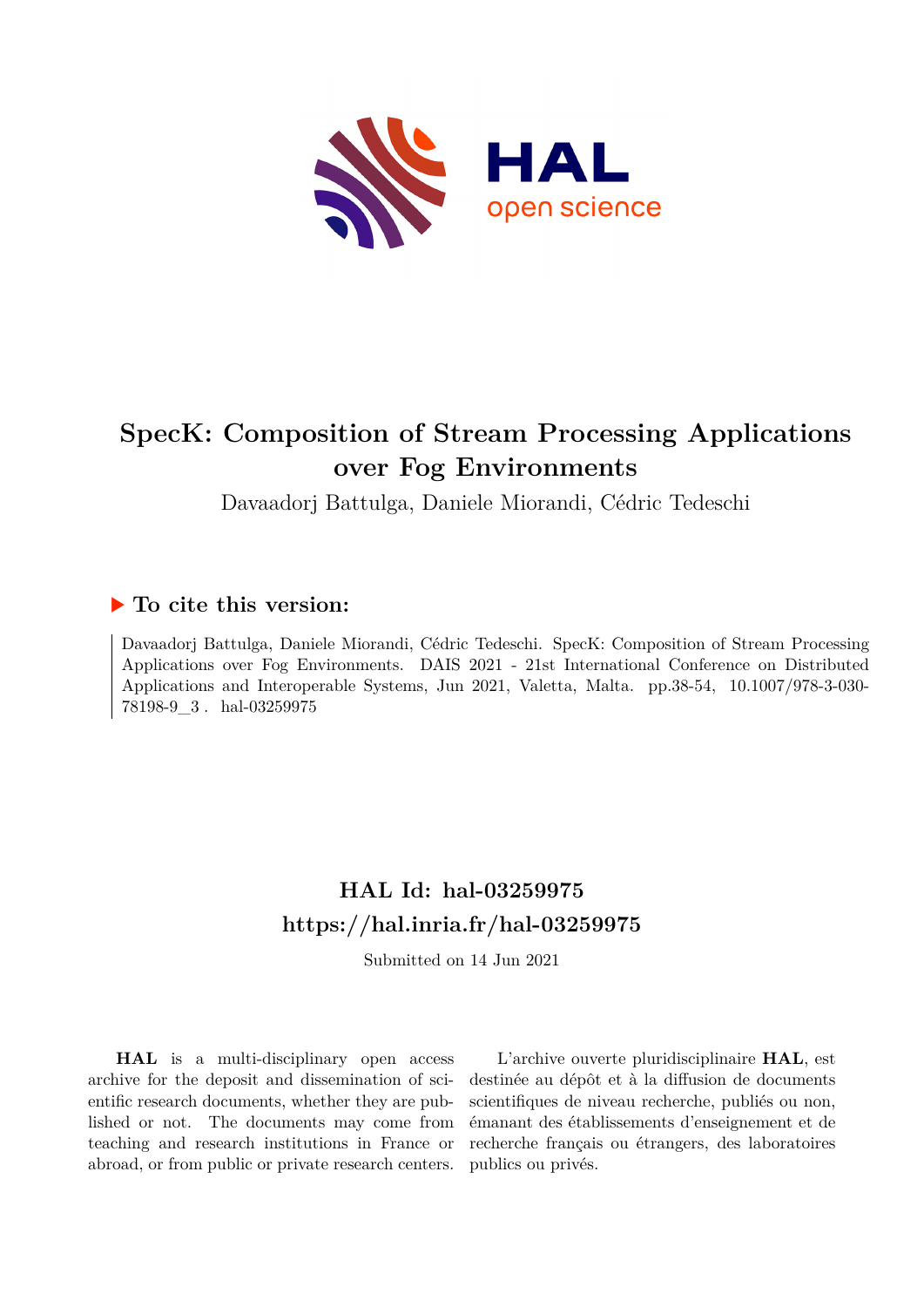# SpecK: Composition of Stream Processing Applications over Fog Environments

Davaadorj Battulga<sup>1,2</sup>, Daniele Miorandi<sup>2</sup>, and Cédric Tedeschi<sup>1</sup>

<sup>1</sup> Univ Rennes, Inria, CNRS, IRISA, Rennes, France <sup>2</sup> U-Hopper, Trento, Italy {davaadorj.battulga, daniele.miorandi}@u-hopper.com cedric.tedeschi@inria.fr

Abstract. Stream Processing (SP), i.e., the processing of data in motion, as soon as it becomes available, is a hot topic in cloud computing. Various SP stacks exist today, with applications ranging from IoT analytics to processing of payment transactions. The backbone of said stacks are Stream Processing Engines (SPEs), software packages offering a high-level programming model and scalable execution of data stream processing pipelines. SPEs have been traditionally developed to work inside a single datacenter, and optimised for speed. With the advent of Fog computing, however, the processing of data streams needs to be carried out over multiple geographically distributed computing sites: Data gets typically pre-processed close to where they are generated, then aggregated at intermediate nodes, and finally globally and persistently stored in the Cloud. SPEs were not designed to address these new scenarios. In this paper, we argue that large scale Fog-based stream processing should rely on the coordinated composition of geographically dispersed SPE instances. We propose an architecture based on the composition of multiple SPE instances and their communication via distributed message brokers. We introduce SpecK, a tool to automate the deployment and adaptation of pipelines over a Fog computing platform. Given a description of the pipeline, SpecKcovers all the operations needed to deploy a stream processing computation over the different SPE instances targeted, using their own APIs and establishing the required communication channels to forward data among them. A prototypical implementation of SpecK is presented, and its performance is evaluated over Grid'5000, a large-scale, distributed experimental facility.

Keywords: stream processing, deployment, geographically distributed platforms

# 1 Introduction

Stream Processing (SP) is a major research theme within the general area of big data infrastructures and applications. Practitioners, who need to deploy SP pipelines, are presented with different options, rather mature, in terms of available (typically open source) software stacks. The cornerstones of these stacks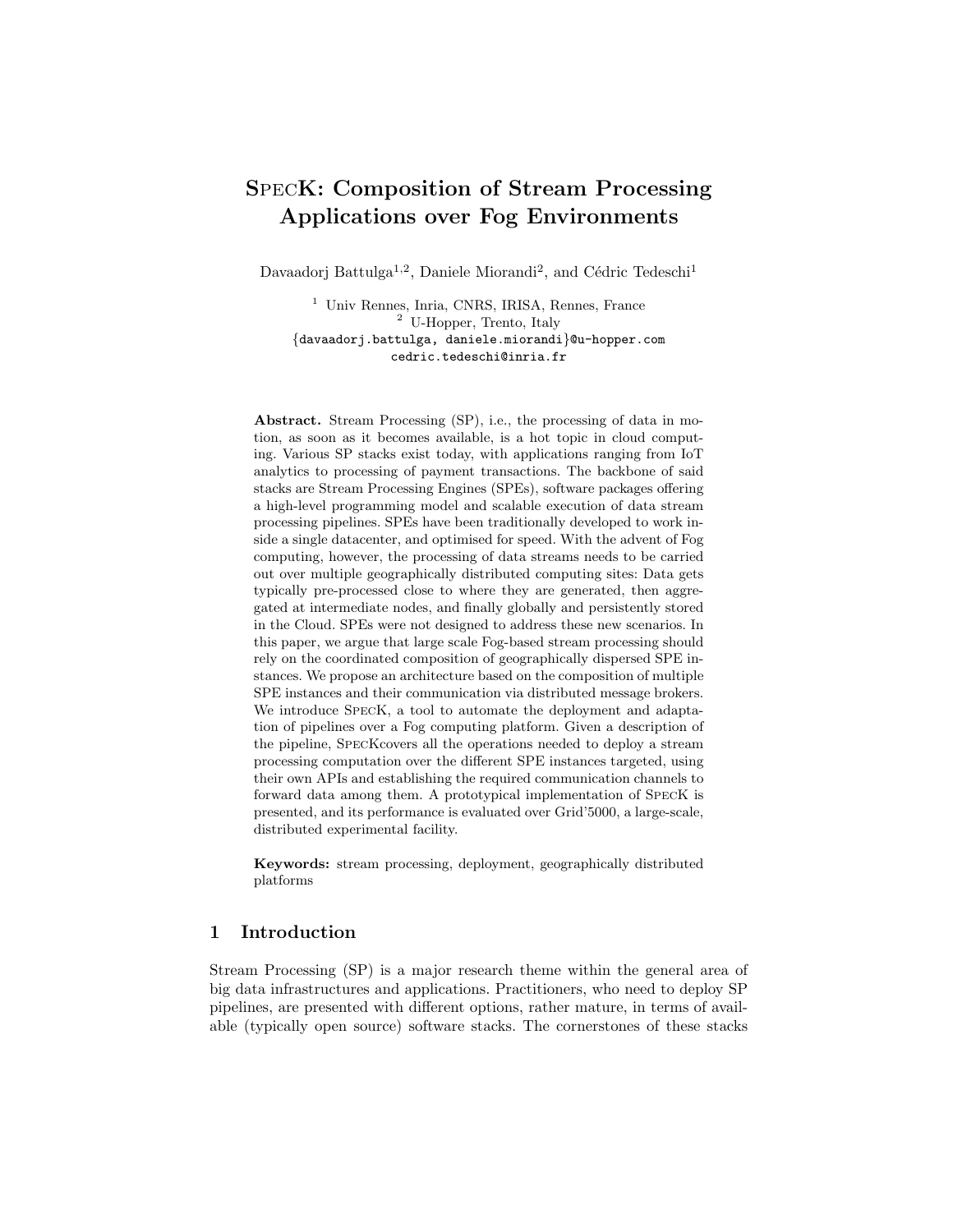are stream processing engines (SPEs), such as Storm [32], Flink [7] and Spark streaming [33]. SPEs generally provide two main features: i) a high-level programming model, allowing developers to describe and code the intended behaviour, and ii) a scalable execution model, implemented by software able to deploy and monitor the application at run time.

Programmers define SP applications by combining operations to be applied on an incoming stream in a certain order. This combination can be linear (commonly referred to as a pipeline), but, more generally can be represented by a directed acyclic graph (DAG), whereby each vertex represent a single operation. Once implemented, such a program is deployed on the underlying computing infrastructure by the SP engine, thereby becoming a running job. The engine deploys the job over the compute nodes of the underlying infrastructure, trying to optimize application's throughput and resource usage. The main component supporting this deployment is commonly referred to as the *Job Manager*.

Datacenters, or more generally geographically-restricted infrastructures connecting compute nodes through a high-speed network are the natural target to deploy such jobs. Yet, with the advent of fog computing [19], we moved to a platform model made of a possibly large number of geographically distributed computing resources. This makes it difficult for a single Job Manager to remain efficient, due to the difficulties in maintaining an updated view over all possible available resources. The net result is that SPEs have some limitations when applied to fog computing scenarios, whereby data need to be processed in a coordinated fashion over a geographically distributed infrastructure. In a typical fog application, part of the processing is carried out directly close to the data origin (at the edge), aggregation steps are carried out at intermediate nodes (where data from different edges are joined), to be finally post-processed and stored in a more stable platform such as a Cloud [19]. This limitation calls for new execution models for SP applications over fog infrastructures. Until now, most works tackling this issue based their solution on revising scheduling policies by injecting some latency-awareness and some form of hierarchy into it. While such approaches are interesting, they present some limitation; furthermore, most of them stay at the prototype level.

This paper explores a radically different approach. Instead of revising existing SPEs, we advocate for a federated stream processing platform, able to combine multiple standard Job Managers (typically those provided by Flink, Storm or Spark Streaming), each one being responsible for the management of a geographically-restricted (local) portion of the infrastructure. Adopting this idea requires to revisit the traditional programming and execution models of SPEs. Considering geographically-distributed infrastructures will not only extend the range of computing platforms on which to deploy SP applications, but will also pave the way to the construction of SP applications through the composition of a set of ready-made SP Jobs. Similarly to the more traditional service composition, the notion of SP job composition carries the idea that developing complex SP applications out of the blue is not a reasonable option anymore. Such complex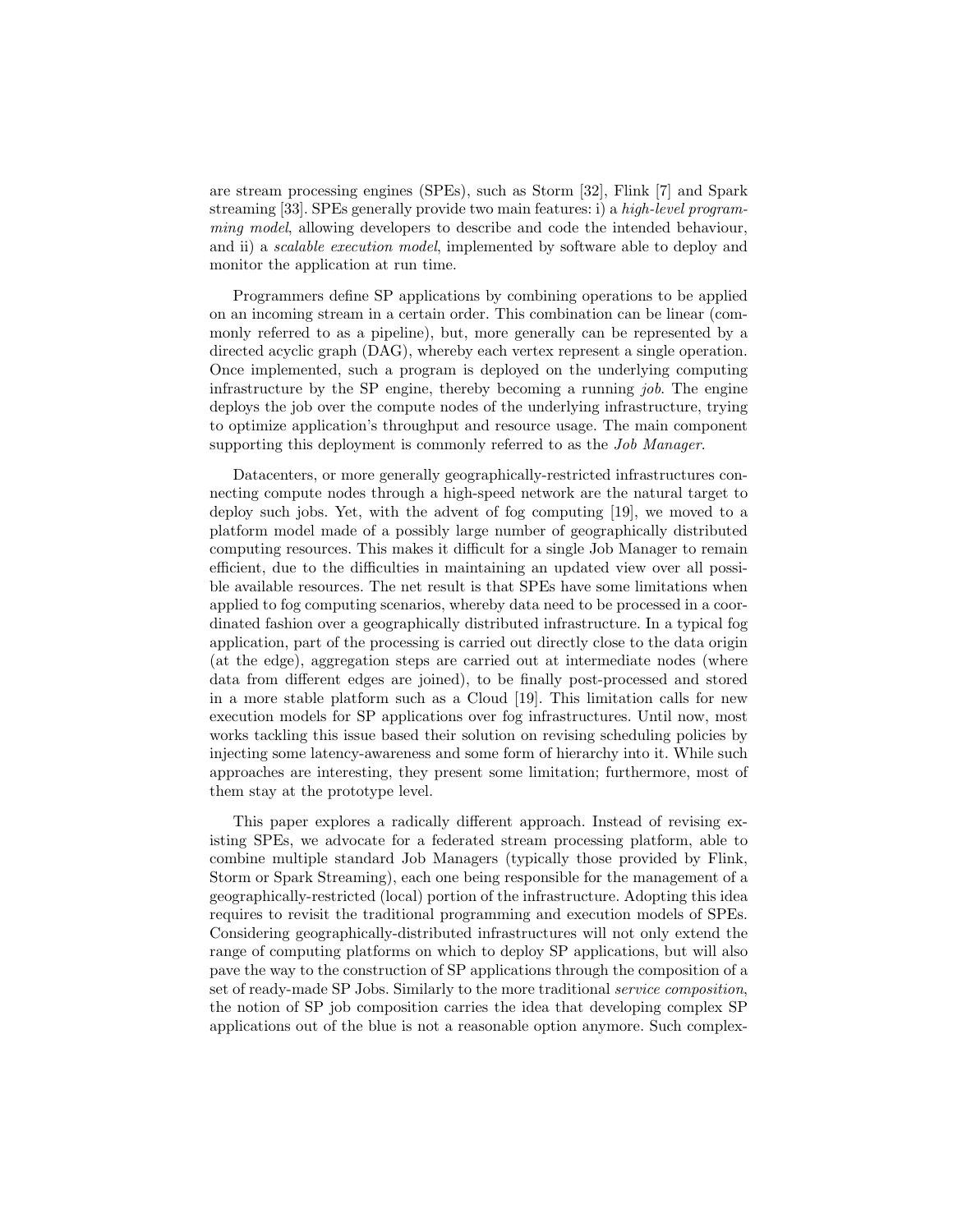ity should be handled by a higher-level programming model: the composition of existing SP jobs into a new composite SP application.

Let us explore the example of a road traffic monitoring application: the road traffic is sensed locally and a first cleaning of the data and the computation of real-time statistics about the traffic can be done locally (for instance to be offered to people in this area). Yet to be exploited further (e.g., for statistical purposes and to support the design and monitoring of transportation policies), data need to be aggregated at the regional/national level, which is typically done at a centralized Cloud-based location. This pipeline is composed of jobs that will strongly benefit from running over different sites: cleaning and local statistics at edges, and global statistics in a centralized Cloud. Finally, the user is at risk that those different jobs exist but were developed using different SPEs, in which case, there is a need to be able to have heterogeneous jobs composed.

This paper proposes a novel programming model for SP, based on the composition of existing SP Jobs, and their execution over a geographically-distributed computing infrastructure. We devise the SpecKframework bringing this proposal into reality: based on the description of the composite application to be deployed, SpecKstarts each job composing the application over the resources of one computing site. Our assumption is that each computing site is equipped with an instance of a stream processing engine (a Flink Job Manager) able to deploy jobs over the local computing resources, and a message broker managing the needed message queues to transfer data and control messages between sites. SpecK provides two core APIs: the Job Management API focuses on the management of a single job. It allows to start, modify, and delete jobs in a unified fashion, regardless of the targeted SPE instance. The Composition Management API, given the description of a complex application composed of several jobs for which the code is available, deploys each job on the SPE instance specified for this job. This API supports dynamic on-the-fly reconfiguration/adaptation of the composition: The user simply needs to submit a new version of the description and SpecK will trigger all changes needed by contacting the SPE instances running jobs affected by the modification. SpecK was prototyped and deployed over the Grid'5000 large-scale testbed [2], where we evaluated its performance using real traffic traces.

Section 2 positions this work with respect to the relevant state of the art. Section 3 presents the programming and execution models of SpecK and details its usage, architecture and internals. Section 4 reviews the experimental results obtained over Grid'5000, focusing on scalability and on the ability of SpecK to bring the benefits of the Fog into reality when deploying SP applications at large scale. Section 5 concludes the paper, outlining a roadmap for the further development and integration of SpecK

# 2 Related Work

Stream processing is gaining momentum, as application domains such as smart cities and the Internet of things are becoming mainstream. Stream processing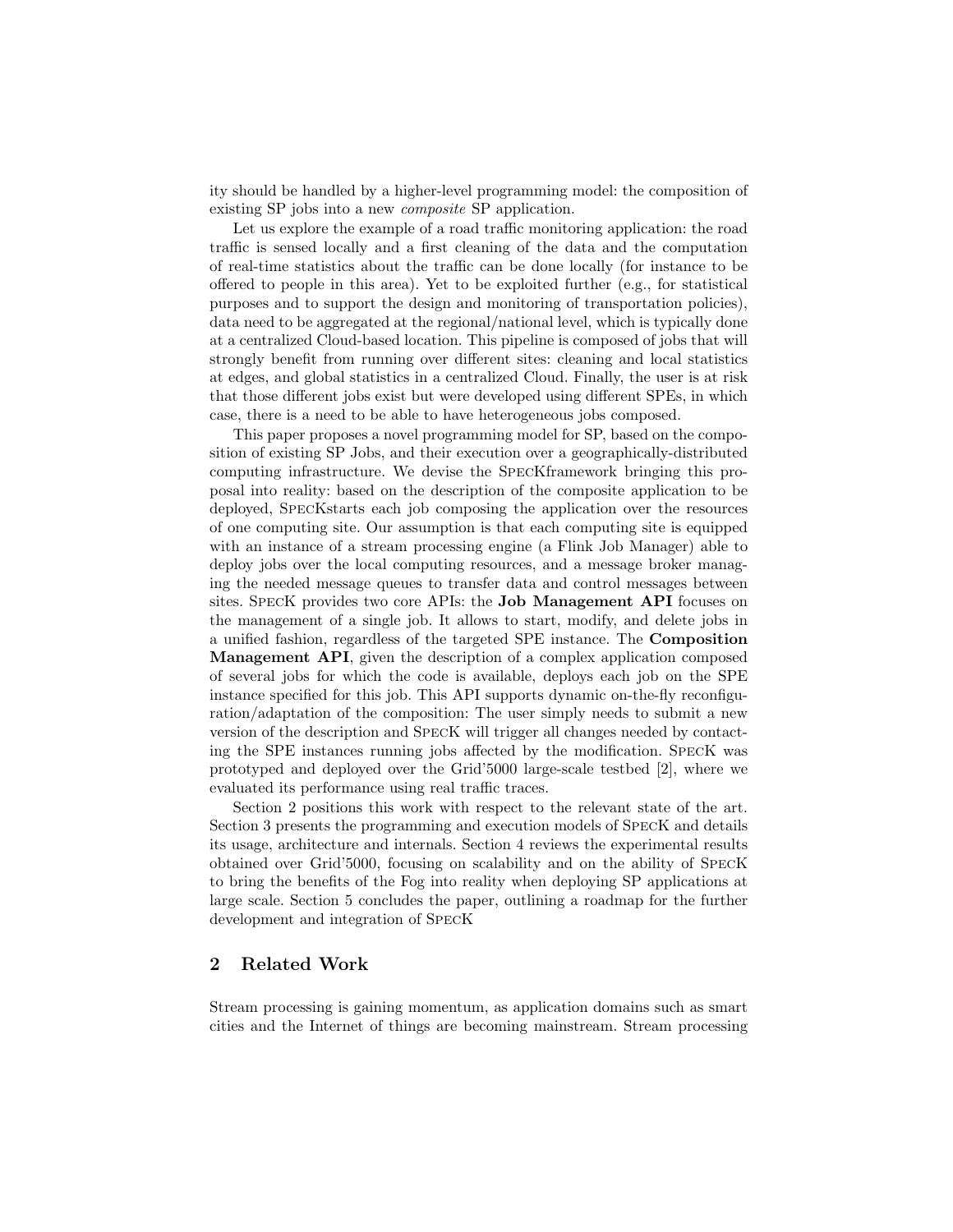engines represent the software response to the need for real-time analysis of large amount of data produced at a high rate [7, 32, 33].

Stream processing engines have adopted different programming models that can get categorized into two coarse-grain families. Low-level SP programming models, as for instance implemented by Storm [32], requires the user to code the application as an explicit directed acyclic graph of operators, the code of each of these operators being also left at the charge of the developer. While relatively cumbersome, this programming models brings about more flexibility and allows the user to define any operation. Higher-level SP programming models, as implemented by the Flink Datastream API [7], allows to express easily most pipelines by chaining predefined Flink operations in cascade.

Because we target environment where multiple running SPEs collaborate over a geographically-dispersed infrastructure (say one Flink Job Manager responsible for deploying and managing jobs over Cluster  $i$ , one Storm Nimbus responsible for deploying and managing jobs over Cluster  $j$ ,  $etc.$ ), we need to define programming abstractions able to express compositions of jobs, possibly running over different clusters and their dependencies). SpecK, presented in Section 3, given such a description, will be able to deploy and dynamically adapt such a composite application over such an environment.

A lot of work went into finding ways to optimize the deployment and placement of an application's operators over a computing platform, especially for cluster environments which are the natural playgrounds for traditional SPEs [16]. Yet, with the advent of Cloud computing, stream processing had the opportunity to deal with less constrained computing platforms and scale up and down dynamically as the velocity of the stream evolves [9, 13, 15, 23].

With the advent of Fog computing [3, 19], we are currently witnessing the emergence of works that will shape the fourth generation of stream processing platforms [4]: Stream processing is becoming highly distributed and deployed over hybrid Edge-Cloud platforms with a strong incentive to move processing at the edge where possible [24]. First, this leads to the development of light processing systems especially designed for the edge and its limited computing power [1,10,12,18,24]. These systems can be seen as lightweight SPEs. Choosing between different SPEs is not in the scope of the present work: the SpecK framework is designed so as favor SPE-agnosticism, so the execution of a composite application can be shared over SPE instances relying on different stacks.

A second series of research works was born from the need to consider Foglike environments as the next natural playground for Stream Processing. They investigate scheduling strategies to place operators composing applications over geographically distributed compute resources, pursuing different metrics to optimize. Cardellini et al. [8] introduced a QoS-aware distributed scheduling algorithm taking into account the heterogeneous network capacity of the targeted platform. Frontier [22] explores strategies to optimize the performance and resilience of edge processing platforms for IoT, by dynamically routing streams according to network conditions. Planner [25] automates the deployment over hybrid platforms, taking decisions on what portion of an application graph should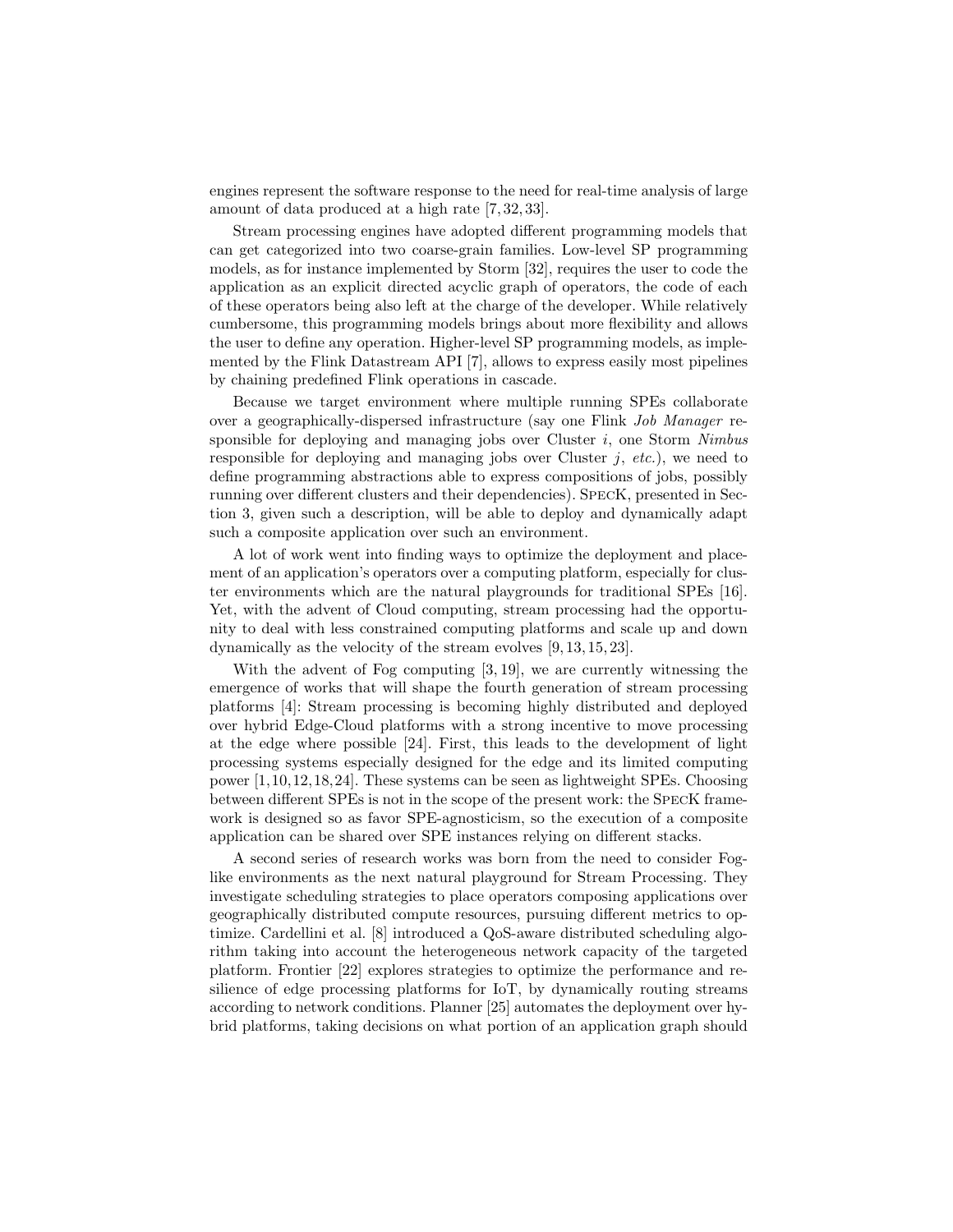be taken care of at the edge, and what portion should stay in the Cloud, trying to minimize the network traffic cost. The work in [29] exhibits similar objectives while focusing on specific yet very common families of graphs found in data stream analytics, namely series parallel graphs. These works focus on modelling the placement problem and propose strategies to optimize certain metrics, statically or dynamically, they do require to modify the schedulers and deployers at the core of existing stream processing engines. While these works show the great vitality of the domain, they are mostly performance oriented. In this sense, they are quite orthogonal to the present work: SpecK does not intend to provide new scheduling strategies, but advocates for an alternative way to program and run stream processing applications in the Fog, through composition.

Automating software deployment over large scale platform is not new in itself. Tools have been proposed for platforms such as grids [11] or clouds [21]. Yet the problem of deploying stream processing platforms over Fog architectures is still widely open. To our knowledge, only few works have been presented on the topic. R-pulsar provides a user-level API for operator placement [14]. R-pulsar offers a programming model similar to Storm, but where the user can choose what operator has to be placed at the edge, and what operator has to be placed in the Cloud. Then, the framework decides on what precise node to place the operator. Also, standardizing the way to benchmark Fog-deployed data stream processing applications is explored in [27, 28].

To our knowledge, our closest related work is E2CLab [26]. E2CLab is a framework easing the deployment of SP applications over platforms interconnecting the whole range of possible computing resources, from IoT devices to HPC clusters. E2CLab relies on a high-level description of the whole deployment process, from the installation of the stacks to the execution of the jobs, thus facilitating large scale experiments over such platforms. SpecK differs from E2CLab in the sense that while E2CLab is a tool for experimenters and covers the whole deployment process, SpecK is end-user oriented and provides simplified interfaces for the description of the application. Also, while E2CLab targets complex initial deployments only, SpecK also supports on-the-fly adaptation.

## 3 SpecK: an SPE Coordinator

SpecK deploys and dynamically adapts stream processing applications built as a composition of independent stream processing jobs running over different stream processing stacks. The architectural framework it relies on provides two user interfaces, one to abstract out the details of the deployment of a single job, whatever its target SPE stack, one to coordinate the initial deployment and subsequent user-driven adaptations of compositions over multiple independently running stacks. Section 3.1 describes SpecK targeted underlying platform. Then, Section 3.2 adopts the user's viewpoint and describes SpecK usage. Finally, Section 3.3 exhibits a SpecK software prototype and its internals.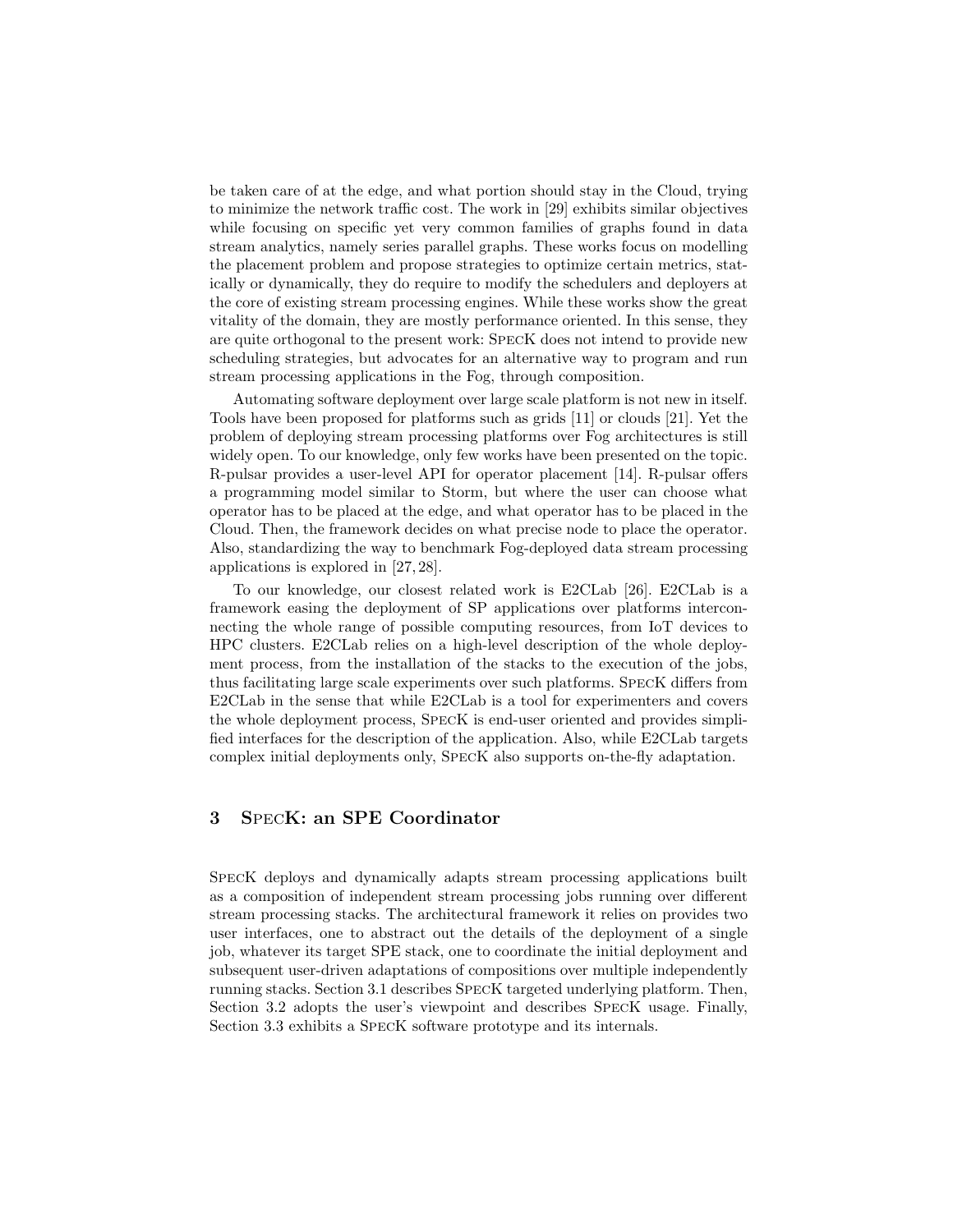#### 3.1 Targeted platform

The present work targets infrastructures gathering geographically-dispersed computing resources, resources being grouped into what we refer to as a computing site. A computing site is typically a set of tightly coupled compute nodes, such as a cluster of small single-board computers located at the edge of the network. A larger datacenter, at the other end of the spectrum, can be seen as one site. All those sites are more and more aggregated into what the emerging Edgeto-Cloud continuum [5,6,20], the final objective being to be able to operate such a continuum in a unified manner. SpecK participates to this objective, focusing on stream processing applications.

Each site includes a running instance of a stream processing stack such as Storm, Flink or Spark streaming. This means that an orchestrator, commonly referred to as the Job Manager, is responsible to distribute the workloads submitted over the compute nodes of the site it is responsible of. The SPE instance constitutes the first software element we assume to be present on the sites. The second elements answer the need to link sites together so as to build the continuum: as SPE engines will be responsible only for portions of the applications deployed, different portions will run on resources of different sites. These jobs having dependencies, nodes from one site will have to communicate with nodes on another site. Inter-site communication is typically handled by Message Brokers (MB) such as Mosquitto [17], ActiveMQ [30] and Kafka [31].

Such an infrastructure is depicted in Figure 1: each site, of different size reflecting its computing power, is equipped with its own instance of stream processing engine and message broker. As mentioned, some of these sites can be referred to as Edges (small sites in the picture) and will typically use edgeoptimized stream processing engine such as Edgent [1]. One of these sites can be a Cloud (the bigger site in picture 1) and will be typically equipped with Cluster-ready stream processing engines such as Storm, Flink or Spark Streaming. We assume that direct communication between the sites is always possible. Security constraints that may appear fall outside the scope of the paper. Also, the choice of the specific message broker used locally at each site depends on local requirements and user preferences and is not discussed here.

As it is detailed in the following, SpecK acts as a coordinator between those sites to deploy composite SP applications over the whole infrastructure. The following sections review its usage, architecture and internal mechanisms.

#### 3.2 SpecK usage

SpecK acts as a coordinator between SPE instances, based on the user's input, as depicted in Figure 2. It can be seen as a wrapper on top of a pool of available running SPE instances, to be exploited as specified by the user in its application's description. The interaction between SpecK and the users are one-way: the user pushes the description to SpecK. The interactions between SpecK and the SPE instances go in both directions, typically through HTTP.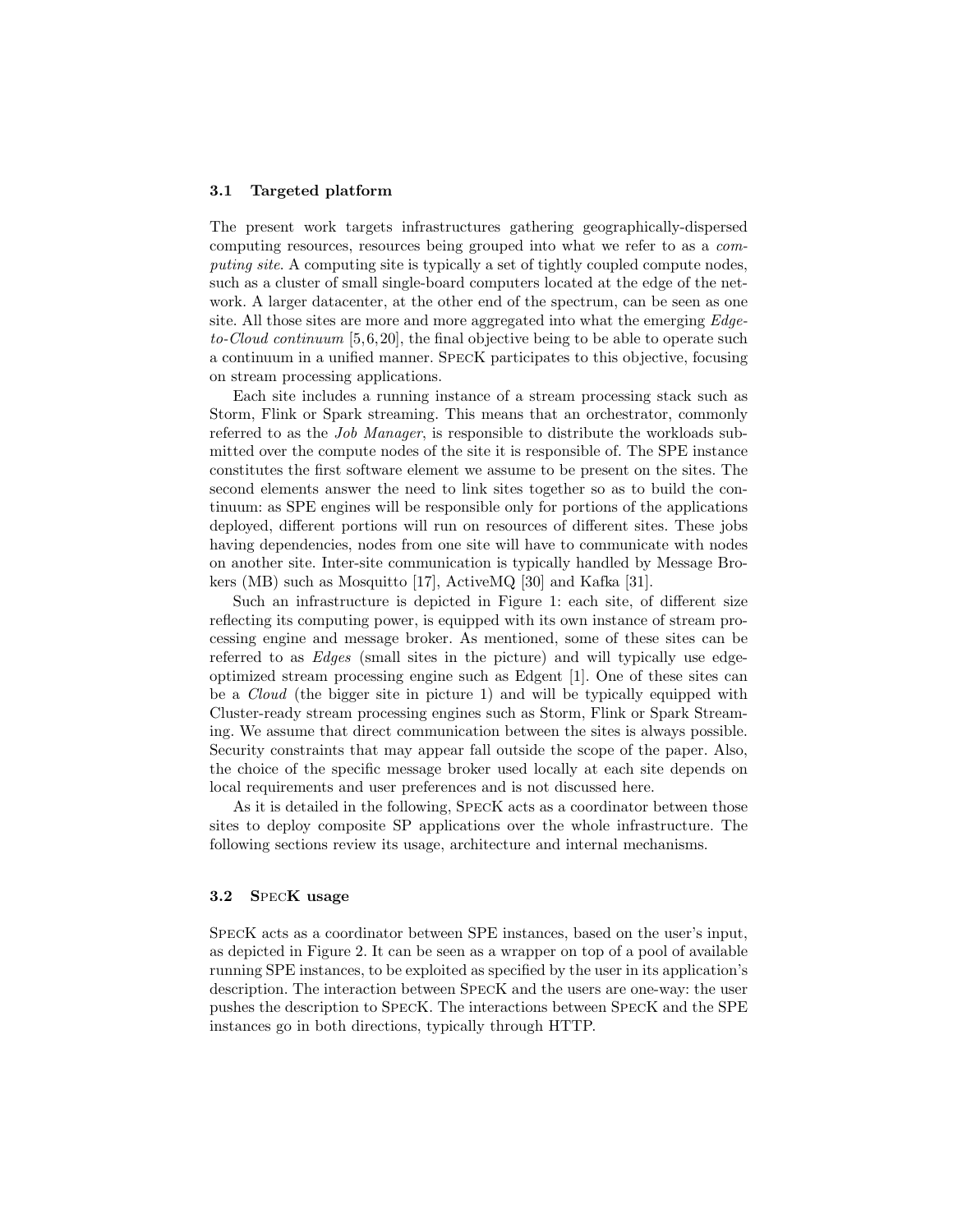

Fig. 1. SpecK targeted platform. Fig. 2. SpecK overview

SpecK offers two interfaces to users. Firstly, it provides a Job Management API, a restful interface abstracting out the details of the flavour of the underlying specific Job Manager API: based on a simple description of a stream processing job to be deployed, this API deploys the job on whatever SPE is targeted for this job. It also supports adaptation: when the description of a job changes, this interface can stop, start and move jobs individually, again hiding the specifics of the underlying SPE. Secondly, on top of the Job Management API, SPECK provides the **Composition Management API**, able to manage a composition of jobs, typically expressed as a DAG of individual jobs. While the traditional granularity of DAGs in stream processing is an operator, SpecK handles DAGs of jobs, that themselves are internally possibly composed of several operators. The operators composing each job are not considered individually: each job is a black box with an input source and an output destination.

#### 3.2.1 Job Management API

Within SpecK a job is described by three elements: i) the code it runs, ii) the SPE instance it runs on, and iii) its data source and sink. More precisely, a job description will contain the following elements. Firstly, the elements related to the job itself, namely: i) a (unique) job name, ii) an entry class which indicates the main class of a job's code, and iii) the job path which specifies the local path where to find the code of the job (typically a bytecode archive). Secondly, the SPE instance where to deploy the job needs to be specified, through the SPE address, represented by the IP address and the port of its Job Manager. Finally, information regarding the input and output data of the Job needs to be given: the two message brokers represented by their respective IP addresses and ports, managing its data source and sink respectively, and the two data topics identified by their respective names, where to read the incoming stream and where to write the outgoing stream. Given this description of the job, typically encapsulated into a JSON description, the user can issue the following commands: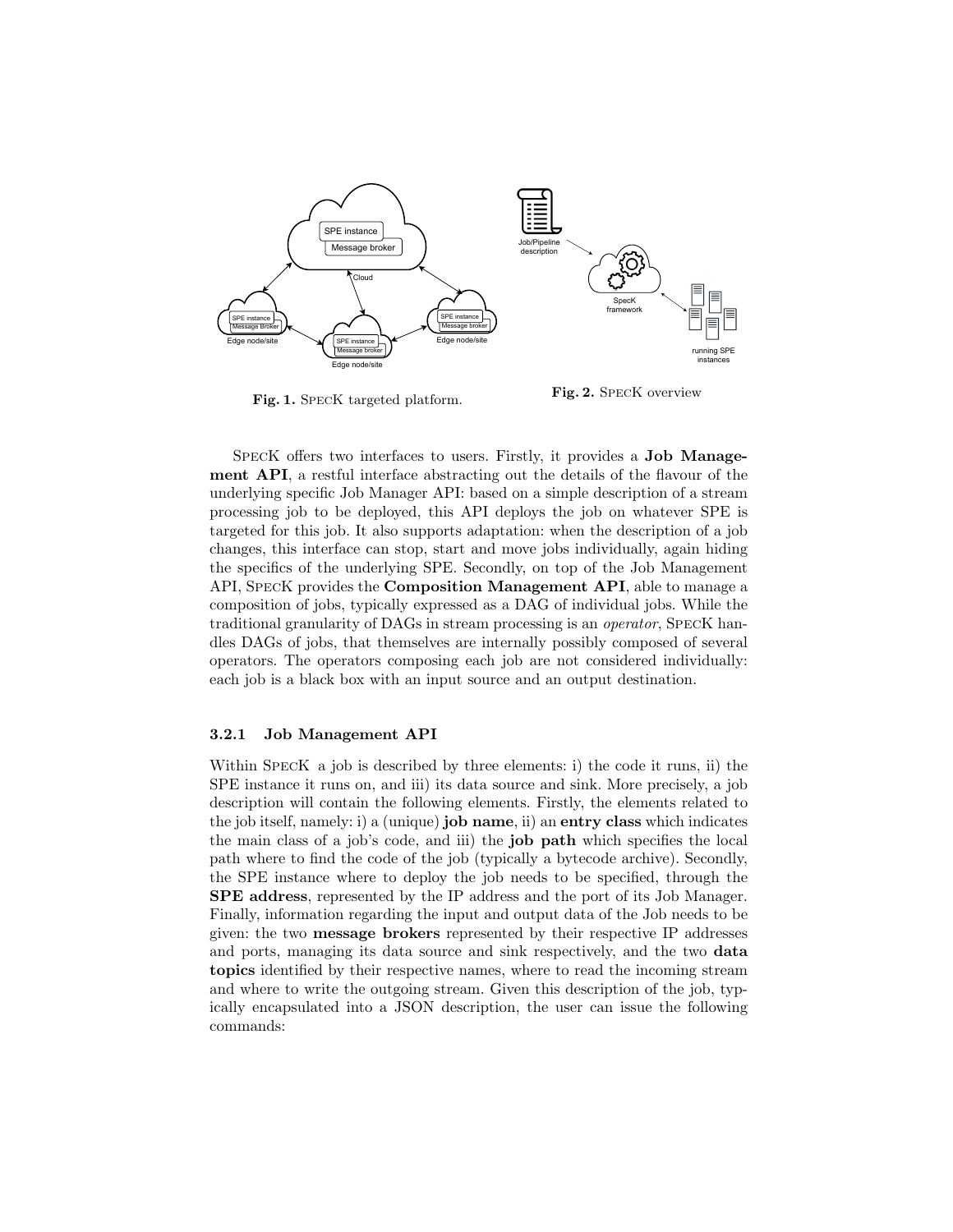- POST /jobs deploys and registers the job described
- GET /jobs lists all running jobs
- GET /jobs/<job name> gets the details of job job name
- DELETE /jobs/<job name> deletes the job job name

The Job Management API is an SPE-agnostic block to start, get the status of and stop jobs, on top of which, job migration and monitoring can be implemented them. In particular, it paves the way for higher-level management programs such as the pipeline coordinator described in the next section.

#### 3.2.2 Composition Management API

Let us now focus on the second interface provided to the users and which allows them to manage job compositions over geographically-distributed platforms. Let us consider the deployment of a simple composition, to be modified in a second step. Figure 3 illustrates the initial graph: the composition is a pipeline composed of four jobs, each to be deployed over a different site.



Fig. 3. Initial pipeline

More precisely, jobs A and B read their respective input streams from two different data topics managed by two distinct message brokers. They both have their output sent to a third topic managed by the broker of the third site. The third topic is read by Job C, which, on its turn, processes the data and sends the results via a message queue managed by one last message broker on Site 3 where the fourth Flink instance hosts Job D. Listing 1.1 gives the description of this pipeline as to be sent to the Composition API. We observe, for each job composing the pipeline, the elements mentioned in Section 3.2.1. As further described in Section 3.3, SpecK coordination module parses this file and, relying on the Job Management API, deploys the jobs as specified by the user. Note that, even if a job can read from a single input topic and write to a single output topic, by having multiple jobs writing their output into a common topic, any DAG can be specified.

Let us assume that the user, at some point, wishes to modify the pipeline for that of Figure 4. It means that i) Job B gets removed, ii) Job C2 appears, as an extra processing step between C and D. Note that, consequently, SPE instance 1,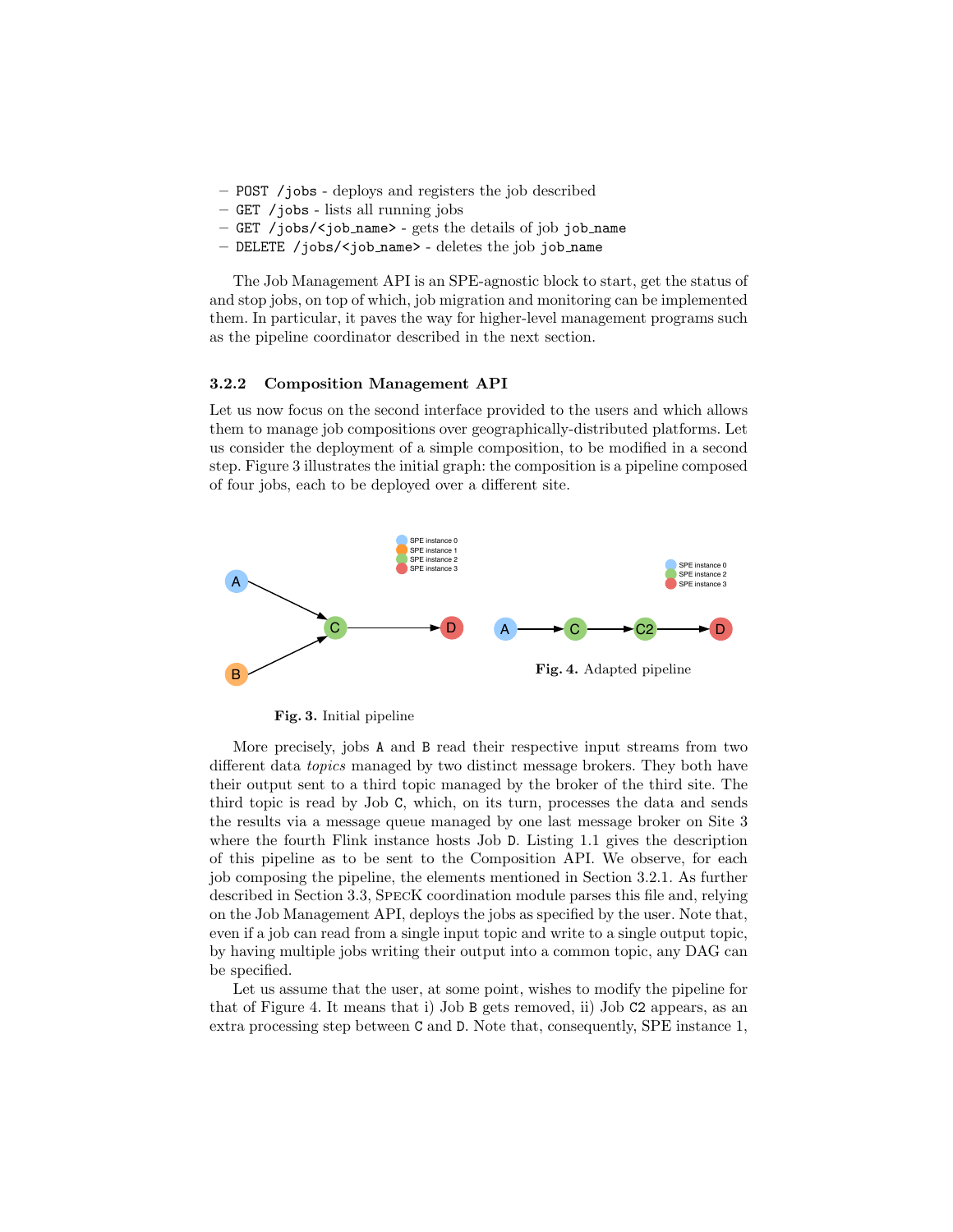which was hosting Job B is no longer part of the instances supporting the pipeline. A, C and D do not move. Let us assume that the user wants C2 to be grouped with C on SPE instance 2. Job C needs to be modified so as to redirect its output stream to Job C2. These changes are highlighted in Listing 1.2. Job B disappears, while job  $C2$  (in green) is introduced. The information for the outgoing stream of C is modified (in red in Listing 1.1 and in cyan in Listing 1.2).

———<br>jobs: − job name: A spe address: http://172.16.39.7:8081/ source\_broker: tcp://172.16.39.7:1883 sink broker: tcp://172.16.192.18:1883 source topic: T−1 sink topic: T−C−filter entry class: package.ExampleJob job path: /usr/src/app/jars/test−1.jar − job name: B spe address: http://172.16.48.8:8081/ source broker: tcp://172.16.48.8:1883 sink broker: tcp://172.16.192.18:1883 source topic: T−2 sink topic: T−C−filter entry class: package.ExampleJob job path: /usr/src/app/jars/test−2.jar − job name: C spe address: http://172.16.192.18:8081/ source broker: tcp://172.16.192.18:1883 sink broker: tcp://172.16.177.7:1883 source topic: T−C−filter sink topic: T-D-merger entry class: package.ExampleJob job path: /usr/src/app/jars/test−3.jar − job name: D spe address: http://172.16.177.7:8081/ source broker: tcp://172.16.177.7:1883 sink broker: tcp://172.16.177.7:1883 source topic: T−D−merger sink topic: T−D−total entry class: package.ExampleJob job path: /usr/src/app/jars/test−4.jar Listing 1.1. Initial pipeline. ———<br>jobs: − job name: A spe address: http://172.16.39.7:8081/ source broker: tcp://172.16.39.7:1883 sink broker: tcp://172.16.192.18:1883 source\_topic: T-1 sink topic: T−C−filter entry class: package.ExampleJob job path: /usr/src/app/jars/test−1.jar − job name: C spe address: http://172.16.192.18:8081/ source broker: tcp://172.16.192.18:1883 sink broker: tcp://172.16.192.18:1883 source topic: T−C−filter sink topic: T-C2-filter entry class: package.ExampleJob job path: /usr/src/app/jars/test−3.jar - job name: C2 spe address: http://172.16.192.18:8081/ source broker: tcp://172.16.192.18:1883 sink broker: tcp://172.16.193.22:1883 source topic: T-C2-filter sink topic: T-D-merger entry class: package.ExampleJob job path: /usr/src/app/jars/test-4.jar − job name: D spe address: http://172.16.177.20:8081/ source broker: tcp://172.16.193.22:1883 sink broker: tcp://172.16.193.22:1883 source topic: T−D−merger sink topic: T−D−total entry class: package.ExampleJob job path: /usr/src/app/jars/test−4.jar Listing 1.2. Adapted pipeline.

#### 3.3 SpecK architecture and internals

Figure 5 depicts the components of the SpecK architecture. It is composed of four interrelated components.

The client typically submits a complete pipeline of jobs by invoking the composition management API and passes it the pipeline description file. The composition API relies on the pipeline coordinator, a Python-based component which generates, for each job of the pipeline, the HTTP queries to be transmitted to the Job Management API described, as if they were coming directly from the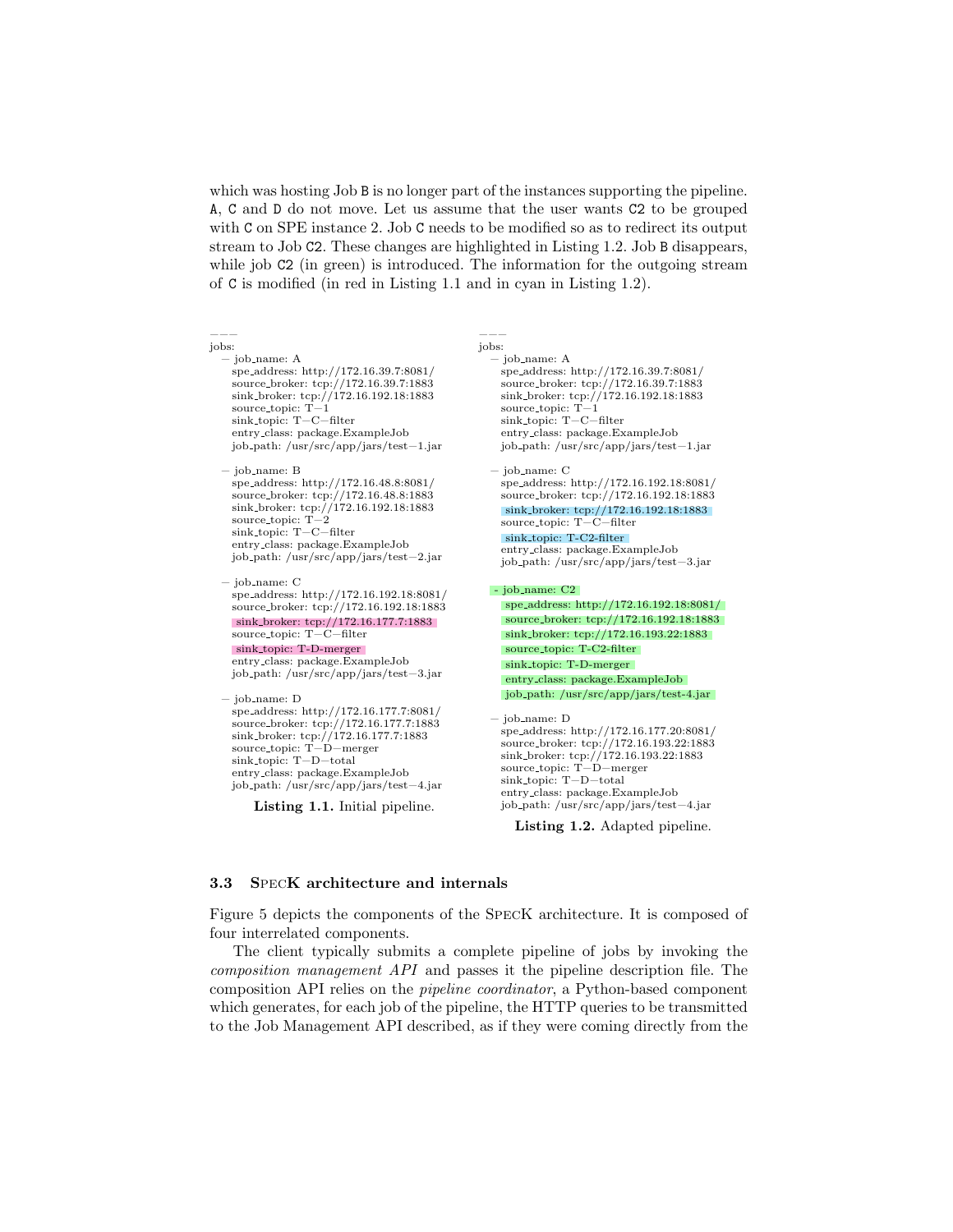user. The Job Management API is a REST API and was implemented using the Flask Python web framework.<sup>3</sup>



Fig. 5. SpecK software architecture.

The Job Management module is connected to the last two components: a database storing the state of the pipeline currently deployed, and a set of binders to different SPEs and MBs to make SpecK generic. When the Job Management API deploys a job, it records its description into the database, so when the user submits a modified version of the description of a pipeline, SpecK compares the running jobs described in the database with the newly submitted one and triggers the needed removals and introductions of jobs.

The actual deployment of jobs rely on SPE binders, each of them being able to communicate with a particular SPE flavour (Flink, Storm, etc.). As each SPE has its own API, basic commands such as starting, getting the status or stopping a job can differ depending on the specific SPE in use. SPE binders abstracts out this variability by taking care of formatting queries correctly for each SPE technology. In other words, SpecK also acts as a client sending queries to the Job Managers of available SPE instances on the sites of the infrastructure. Upon receiving the modified version of an existing pipeline, the same interactions take place. The coordinator compares the incoming jobs' arguments with the existing jobs description stored in the internal database and requests the status of jobs running on SPE instances via the Job Management API. It then decides whether jobs should be migrated to other SPE instance or not. Note that, doing so, only the necessary actions are performed. For instance, jobs that do not need to be migrated to another instance allow SpecK to save the cost of re-uploading the job. Again, all these movements are enforced by the Job Management API by communicating with the SPE instances using their specific APIs.

Remind that the sites composing the Fog are typically equipped with their own SPE and message broker instances. While this is not mandatory, using message brokers along with SPE in each instance not only allows to distribute the load of transmitting data between the computing sites, but also avoids unnecessary traffic between instances: the traffic between two jobs placed at the same site is kept local.

<sup>3</sup> https://flask.palletsprojects.com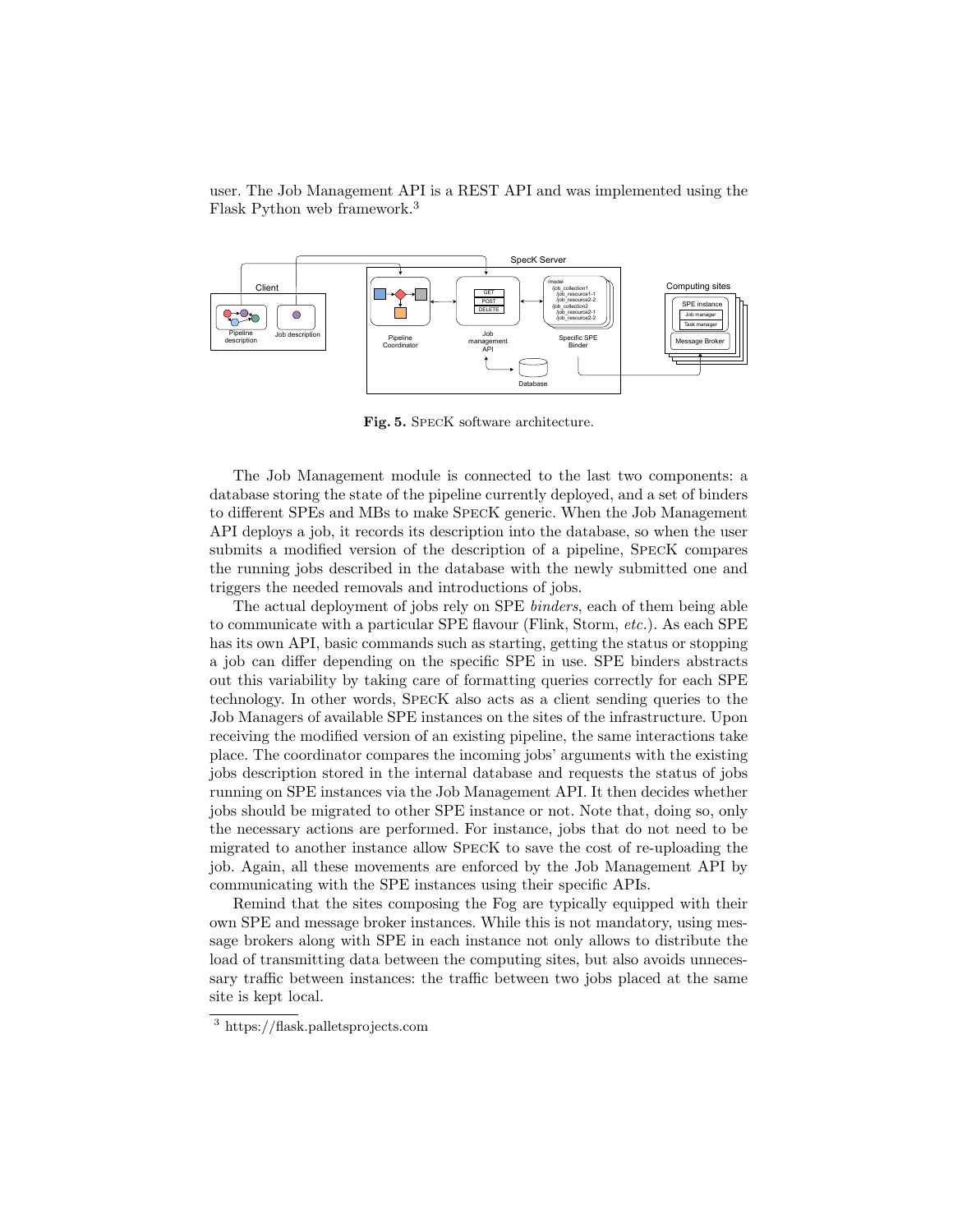### 4 Experiments

The experimental campaign conducted has several objectives. Firstly, the scalability of the solution itself, the time it takes to deploy and modify large pipelines is evaluated in Section 4.1. Secondly, in Section 4.2, we place ourselves on top of a hybrid edge-cloud platform to show that SpecK can bring the benefits of such platforms into reality. The prototype of SPECK includes specific binders to Apache Flink SPE and to Mosquitto MB. Thus, we assume in the following that the computing sites are equipped with Flink and Mosquitto. This uniformity is desirable as it allows to focus on the validation of the functionalities and evaluating the performance of SpecK without having to estimate the influence of the specificity of SPE/MB technologies. The experiments were conducted over Grid'5000, a large-scale geographically-distributed computing platform bringing together thousands of computing cores grouped in clusters located in 8 different computing sites in France and Luxembourg [2].

#### 4.1 Scalability and overhead

We first evaluated the ability of SpecKto quickly deploy and modify large pipelines. These experiments were conducted on 6 instances distributed over 3 geographically-distant computing clusters (respectively located in Nantes, Lyon and Luxembourg). Each cluster includes two instances. The measured average network latency between clusters was of 18.6ms. Each instance run its own Mosquitto MQTT broker and an Apache Flink Job Manager. Each Flink instance managed 24 to 32 Task slots to place the jobs on the workers of the cluster, depending on the number of cores available on the compute nodes, which made, depending on the experiment, a total of between 166 and 192 available task slots on the whole platform including the three distant clusters. We generated simple chains of between one and one hundred jobs. Each job consisted of a trivial SP program receiving an input from the previous job in the chain and passing it to the next one. The jobs composing these pipelines were deployed uniformly at random across the instances.

We measured the time elapsed for the initial deployment, modification, and removal of jobs, given in Figure 6. For each configuration considered, 10 runs were executed, and the performance displayed was averaged over said 10 runs. We also report min and max over the set of runs whenever relevant. The green curve shows the time spent to initially deploy pipelines of sizes ranging from 1 to 100. The blue curve shows, once 100 jobs have been deployed, the time it takes to modify a number of jobs ranging from 1 to 100. Finally, the red curve shows the time taken to delete a variable number of jobs.

The main takeaways from this first experiment are the following: i) The modification of a large number of jobs is faster than its deployment: most of the time, it is better to modify the pipeline than to stop and restart it. ii) The time it takes to deploy, modify, delete jobs is linear in the number of jobs, showing that, at least up to a significant number of jobs, the system does not exhibit any scalability issue.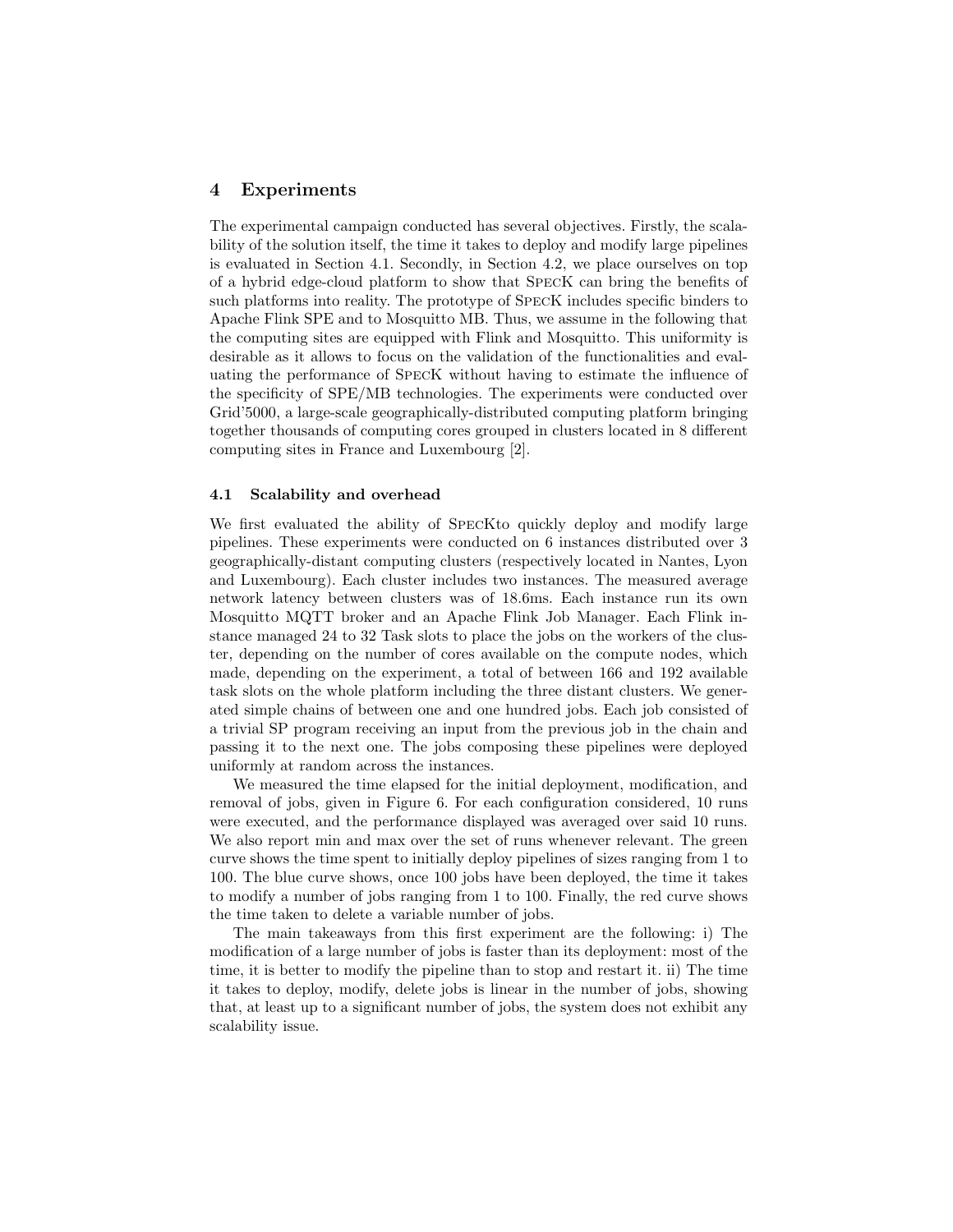

Fig. 6. Multiple deployment measurements

SpecK depends on a restful API. One common issue with restful services is that a large number of client requests may slow down (or even lead to the failure of) the underpinning server; yet SpecK does not create requests unless the user submits a new pipeline. In other words, SpecK does not generate any traffic unless the user emits requests, and the traffic generated is no more no less the traffic needed to deploy jobs. In other words, SpecK does not bring any measurable overhead in terms of traffic. The only measurable overhead is the disk space needed by SpecK to store the state of the deployed pipeline: As mentioned in Section 3.3, a persistent key-value store stores the state of the currently deployed jobs. The store is written on disk. Throughout all experiments the space used on disk remains very low. As an example, we mesured that a 1000 job pipelines only requires 754KB.

#### 4.2 Edge-to-Cloud deployment

In order to validate the usage of the spec API in more realistic settings, we developed a Fog-targeted road-traffic monitoring application, consisting of 4 jobs, some of the jobs being duplicated over geographically distributed sites, making a total of 17 single-operator Flink Jobs. The dataset used included real-world data from 245,369 connected vehicles moving across Italy, and artificially expanded so as to increase the scale of the deployment and the velocity of the streams. This expansion does not means that artificial data were added, but that data were played at a higher rate than in the original dataset. The data are basically a list of cars passing by at specific points at specific times. Each time a car is detected at a sensor point, it is added in the stream.

The deployed pipeline is illustrated in Figure 7. It is composed of four jobs, which aims at producing both timely statistics about the local road traffic and long term statistics at the global scale. The first type of statistics is supposed to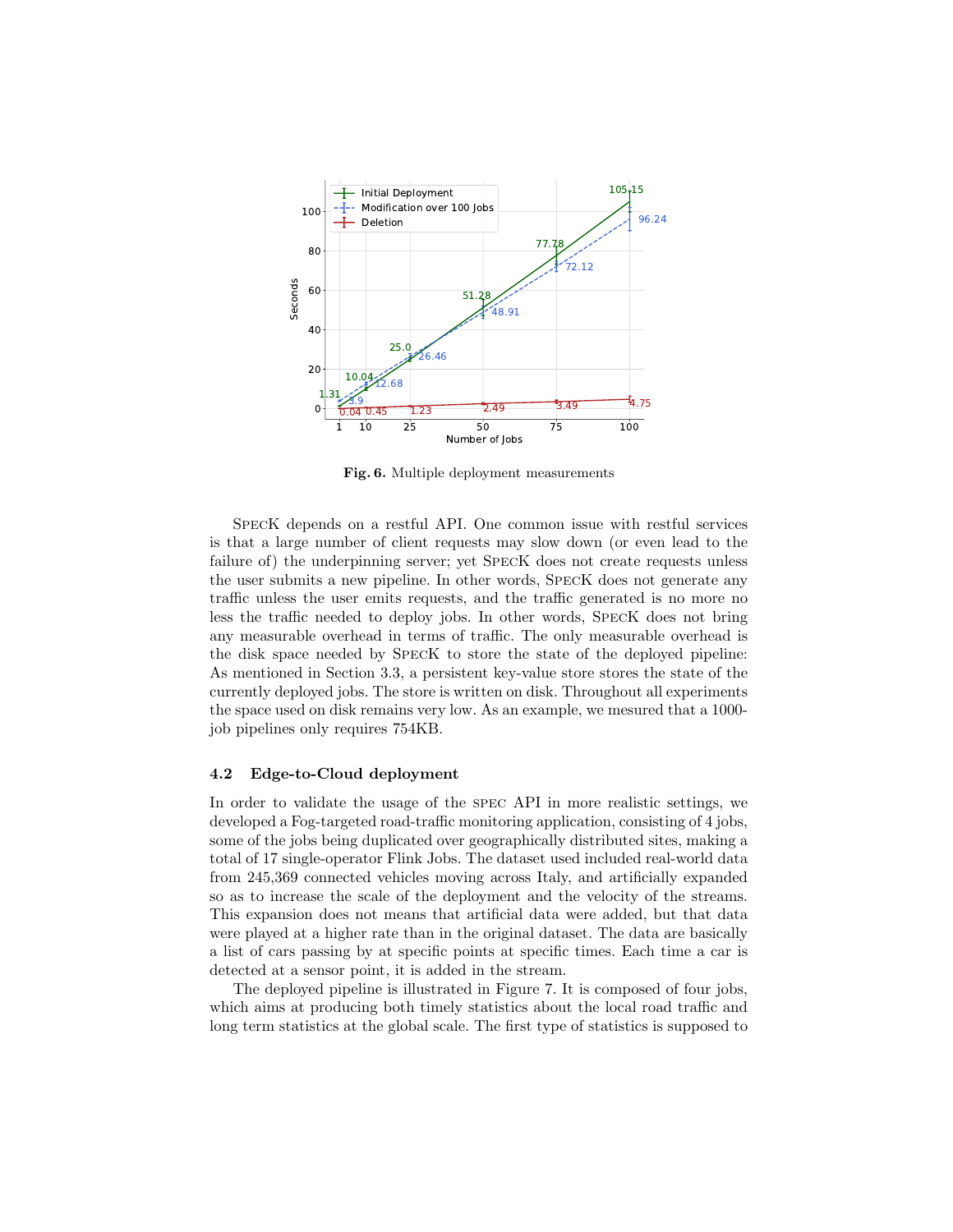

Fig. 7. Deployment of the application over multiple sites.

be generated locally, on each edge where data is ingested. The second type is for storage and later reuse and is thus typically computed in the Cloud. Each site includes its own Flink SPE and Mosquitto MQTT broker. Figure 7 illustrates its deployment over 3 edge sites and 1 cloud site. Let us review the four jobs: Job 1 preprocesses the data received locally by filtering and cleaning them before they are injected into the rest of the pipeline. It removes erroneous data items or badly formatted ones. This cleaning is a stateless operation, not very time-consuming or compute-intensive and can typically be performed locally, close to where the data are sensed. As filtering can be done in parallel on each data source, we assume that one instance of Job 1 is deployed for each stream of data. Job 2 is a forwarder: it collects data produced by Job 1 instances and sends them to the entry topic of Job 4 which will merge all data coming from the different sites. Job 3 performs windowed statistics of data received locally on one site. It produces timely statistics about the recent - near real-time - local traffic. These statistics generation cannot be parallelized due to their stateful nature. In other words, there is a single instance of this job per site. Job 4 is a merging operator which establishes global statistics over the data sent by the different sites, so later global post-processing can be conducted.

The benefits of such a deployment allowed by SpecK are twofold. By placing Job 1 at the edge, fewer data are sent across the network to Job 4, and faster data processing and monitoring rate is obtained when Job 3 runs closer to the source. To prove this, we focused on the performance of Job 3. We deployed two scenarios, both deployed using SpecK. In the remote scenario, Job 3 does not run on the same site where the data are generated. In the local scenario, Job 3 is placed on the same site where the data are generated. Then we gradually increased the data generation rate of the data we gathered from the real-world and compared the outcomes. Figure 8 shows the results. Having an ingestion rate of one message produced every 2ms already allows this benefit: as shown by Figure 8 (b), the local count of the car increases slower when done in the Cloud. The difference increases when the ingestion rate is 1 msg/ms (see Figure 8 (c)).

We then experimented with two global deployments, referred to as the Fog and the Cloud scenarios, respectively. In the Fog scenario, all 4 jobs were placed across A, B, C, D sites as shown in Figure 7. Colors on the figure denotes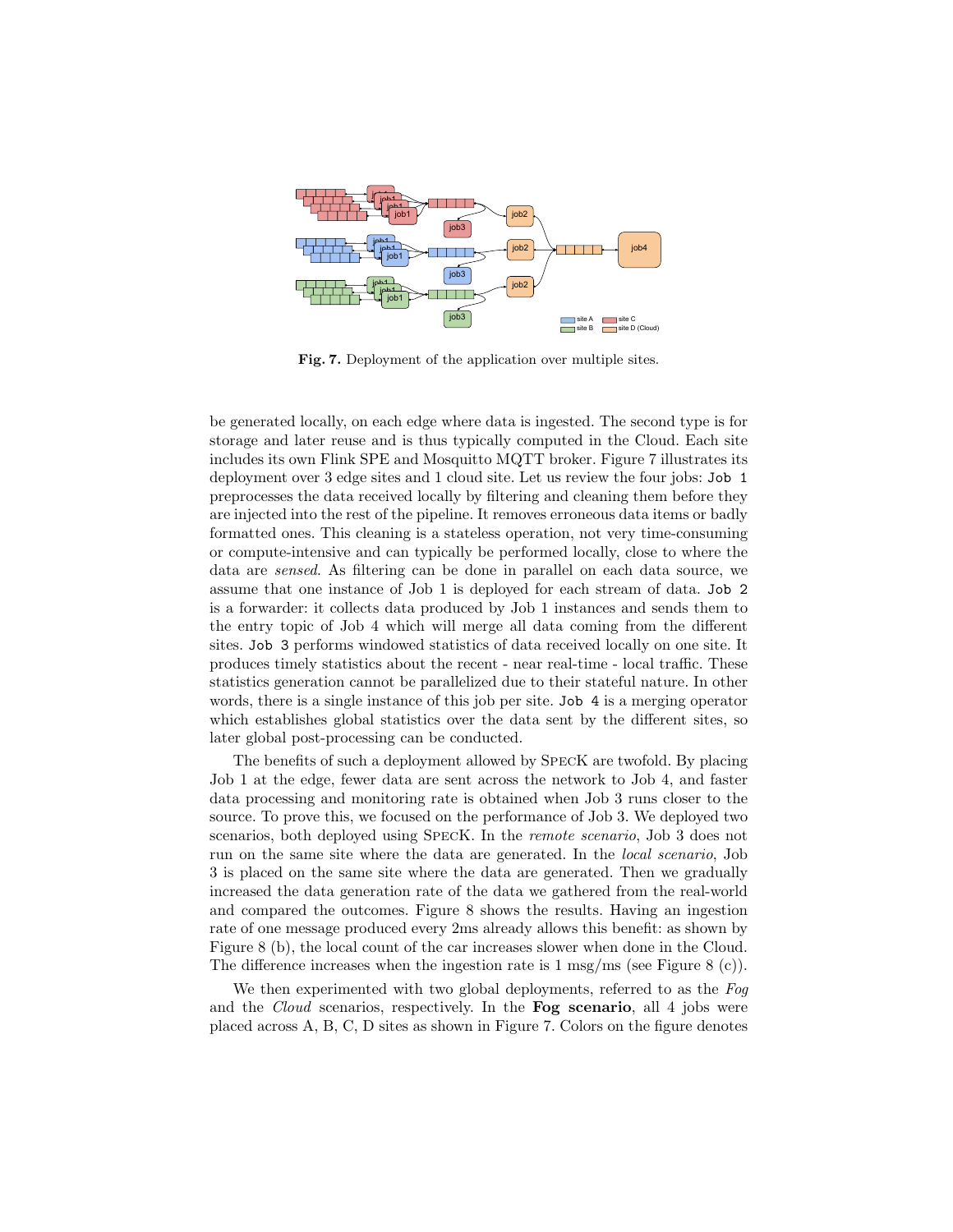

Fig. 8. Data processing rate sample.



Fig. 9. Deployment of the application on a single site.

the site where each job and message queues are located. In the Cloud scenario (Figure 9), all 4 jobs are placed on site D, meaning the regionally generated data transit through the network to be directly processed on site D.

Figure 10 illustrates the output rate of each Job of the pipeline obtained in both deployment scenarios shown in Figure 7 and Figure 9. The X-axis gives the data input rate at each site. The Y-axis gives the benefit ratio of using the Fog scenario compared to the Cloud in terms of processing speed for Job 3 and 4, which provides local and global statistics, respectively. Here, processing speed is to be understood as the time taken to process a fixed amount of messages. Each deployment scenario was conducted for 15 minutes to measure the difference between the data processing rate of Fog and Cloud. The performance was averaged over 5 runs. The differential output rate can be expressed as  $D = (100/F) * (F - C)$  where F is the amount of data processed in Fog scenario and C is the amount of data processed in Cloud scenario over these 15 minutes.

When a curve is above 0, data processing in Fog is quicker for this job. When a curve is below 0, it means the Cloud is quicker. Initially, when the data ingestion rate is low, the Fog deployment does not provide faster data processing rate compared to the Cloud for the final job (Job 4). This can be explained as in the Fog scenario, data need to traverse multiple MQTT brokers,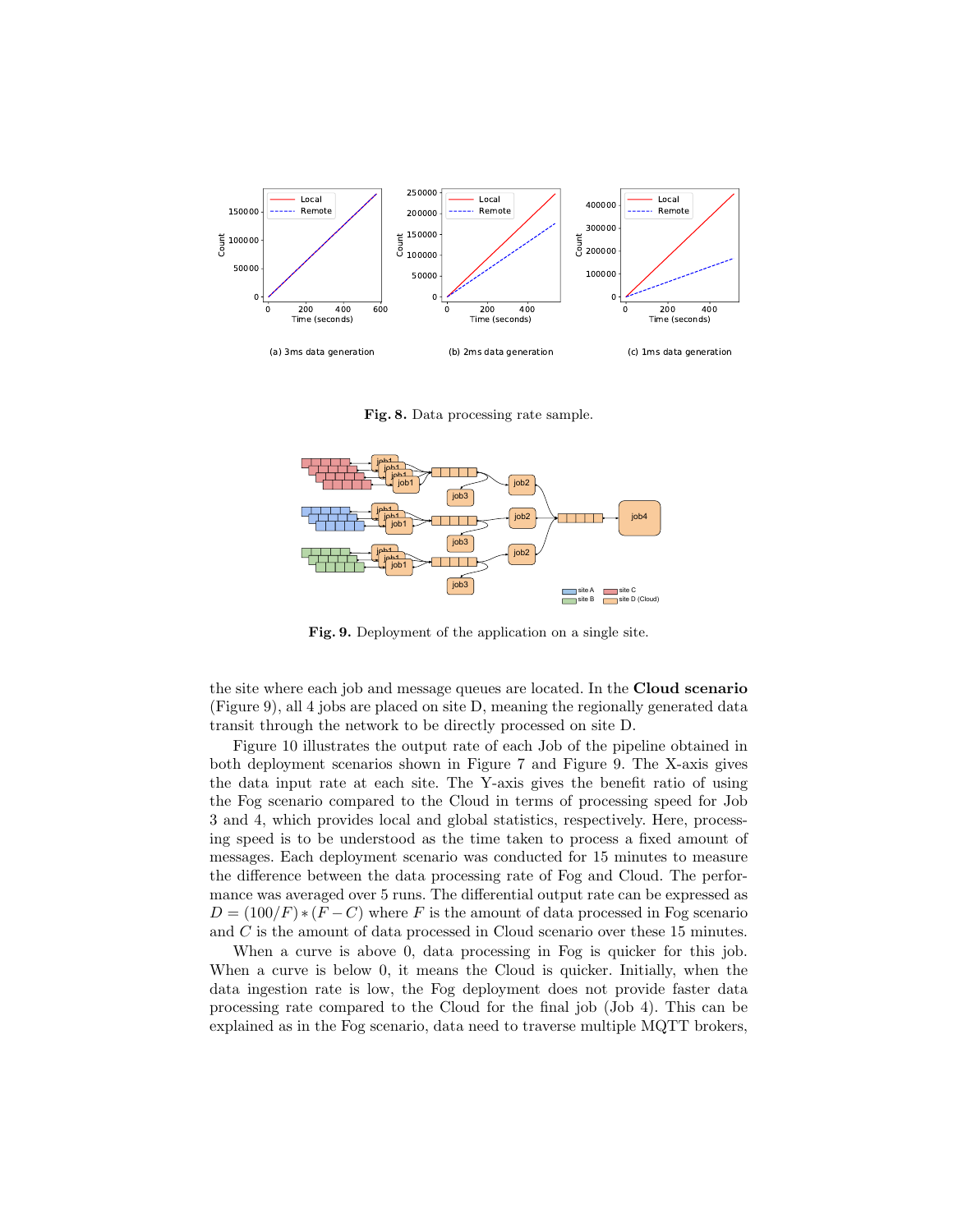

Fig. 10. Differential output rate.

each adding latency to the global data transmission from Edge to Cloud. Yet on the other hand, when we increased the ingestion rate up to 1 message sent per millisecond, data processing becomes closer on both scenarios due to the MQTT broker message buffering. Also, we observed that the fog scenario compared to cloud gave better results for Job 3 which provides the local statistics, showing that multiple-site Job deployments benefit from SpecK.

## 5 Conclusion

While the Fog is increasingly cited as a key enabler for a new generation of latency-sensitive applications, reference architectures and concrete tools to fully benefit from it are still missing. In this work, we tackle the problem of how to effectively manage stream processing over a geographically distributed compute infrastructure. Our approach, SpecK is based on the idea of composing SPE instances, each one running their SPE of choice and managing local computing resources. By adding this further layer of coordination, we are able to effectively leverage locally-available resources, while providing application developers with an easy set of primitives to deal with, so as to facilitate the cumbersome process of deploying an SP pipeline over a large scale platform. Experiments with the SpecK prototype showed that it is able to effectively handle complex stream computations, coordinating the usage of locally-available resources over a geographically-distributed infrastructure with a limited overhead.

Future work will include enhancements in the programming language used to define computations and adding support for stateful operators, requiring a mechanism for managing state migrations. Also, we are moving to the performance and reliability aspects of SpecK. In particular, we are developing monitoring tools to automate migrations of jobs in function of the platform's conditions and users' performance requirements. Finally, we will extend the current SpecK implementation so it can support a larger set of SPE and message brokers.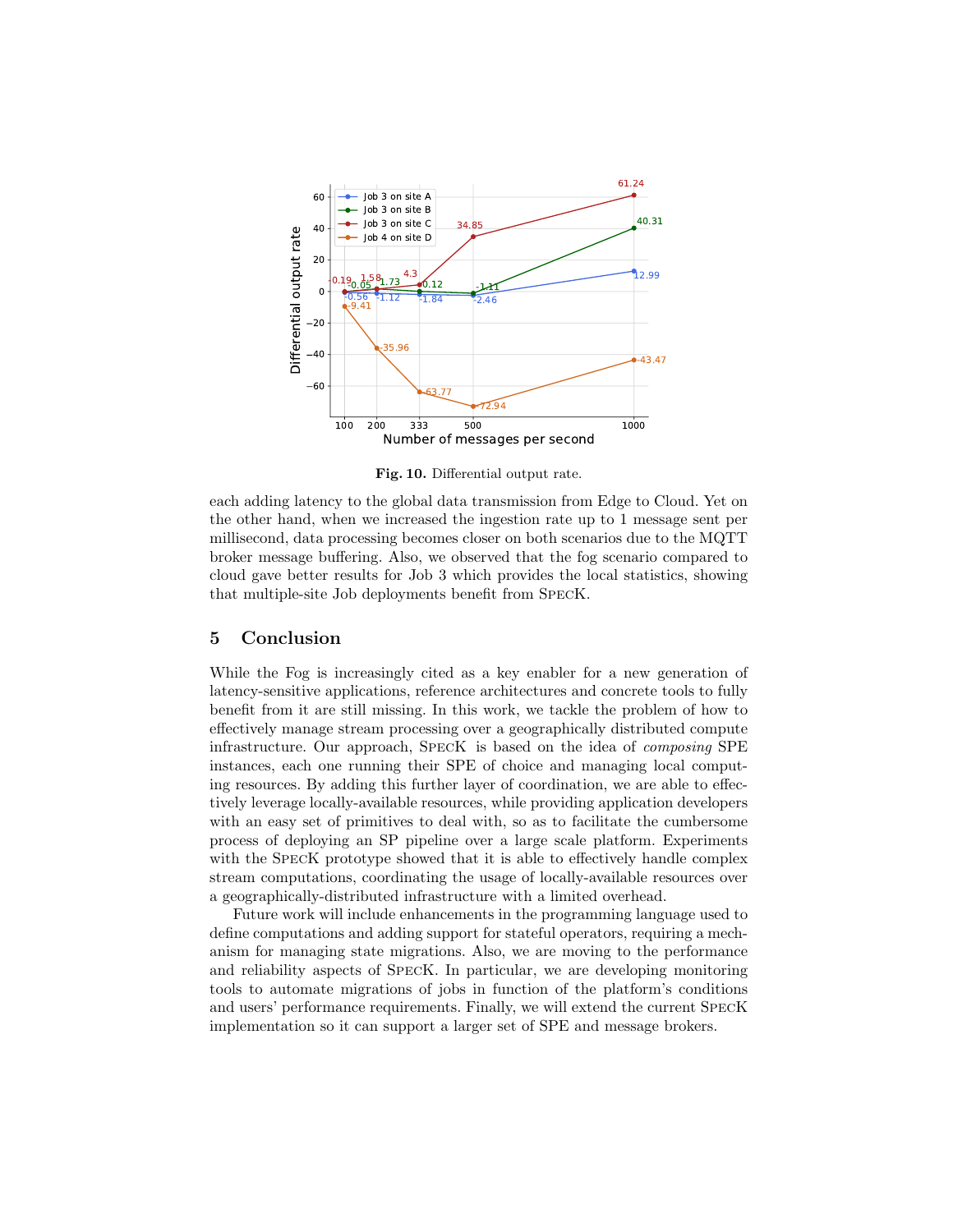# Acknowledgements

This work is part of the FogGuru project which has received funding from the European Union's Horizon 2020 research and innovation programme under the Marie Skłodowska-Curie grant 765452. The information and views set out in this publication are those of the author(s) and do not necessarily reflect the official opinion of the European Union. Neither the European Union institutions and bodies nor any person acting on their behalf may be held responsible for the use which may be made of the information contained therein.

## References

- 1. Apache edgent. https://edgent.incubator.apache.org/
- 2. Grid'5000. https://www.grid5000.fr
- 3. Antonini, M., Vecchio, M., Antonelli, F.: Fog computing architectures: a reference for practitioners. CoRR abs/1909.01020 (2019), http://arxiv.org/abs/1909.01020
- 4. de Assunção, M.D., Veith, A.D.S., Buyya, R.: Distributed data stream processing and edge computing: A survey on resource elasticity and future directions. J. Network and Computer Applications 103 (2018)
- 5. Balouek-Thomert, D., Renart, E.G., Zamani, A.R., Simonet, A., Parashar, M.: Towards a computing continuum: Enabling edge-to-cloud integration for data-driven workflows. Int. J. High Perform. Comput. Appl. 33(6) (2019)
- 6. Beckman, P., Dongarra, J., Ferrier, N., Fox, G., Moore, T., Reed, D., Beck, M.: Harnessing the Computing Continuum for Programming Our World, chap. 7, pp. 215–230. John Wiley Sons, Ltd (2020)
- 7. Carbone, P., Katsifodimos, A., Ewen, S., Markl, V., Haridi, S., Tzoumas, K.: Apache flink: Stream and batch processing in a single engine. Bulletin of the IEEE Computer Society Technical Committee on Data Engineering 36(4) (2015)
- 8. Cardellini, V., Grassi, V., Lo Presti, F., Nardelli, M.: Distributed qos-aware scheduling in storm. In: Proceedings of the 9th ACM International Conference on Distributed Event-Based Systems. pp. 344–347 (2015)
- 9. Castro Fernandez, R., Migliavacca, M., Kalyvianaki, E., Pietzuch, P.: Integrating scale out and fault tolerance in stream processing using operator state management. In: ACM SIGMOD'13. pp. 725–736 (2013)
- 10. Cheng, B., Papageorgiou, A., Bauer, M.: Geelytics: Enabling on-demand edge analytics over scoped data sources. In: 2016 IEEE International Congress on Big Data (BigData Congress). pp. 101–108 (2016)
- 11. Claudel, B., Huard, G., Richard, O.: Taktuk, adaptive deployment of remote executions. In: Kranzlmüller, D., Bode, A., Hegering, H., Casanova, H., Gerndt, M. (eds.) Proceedings of the 18th ACM International Symposium on High Performance Distributed Computing, HPDC 2009, Garching, Germany, June 11-13, 2009. pp. 91–100. ACM (2009), https://doi.org/10.1145/1551609.1551629
- 12. Fu, X., Ghaffar, T., Davis, J.C., Lee, D.: Edgewise: A better stream processing engine for the edge. In: 2019 USENIX Annual Technical Conference (USENIX ATC 19). pp. 929–946. USENIX Association, Renton, WA (Jul 2019)
- 13. Gedik, B., Schneider, S., Hirzel, M., Wu, K.L.: Elastic scaling for data stream processing. IEEE Transactions on Parallel and Distributed Systems 25(6), 1447– 1463 (2013)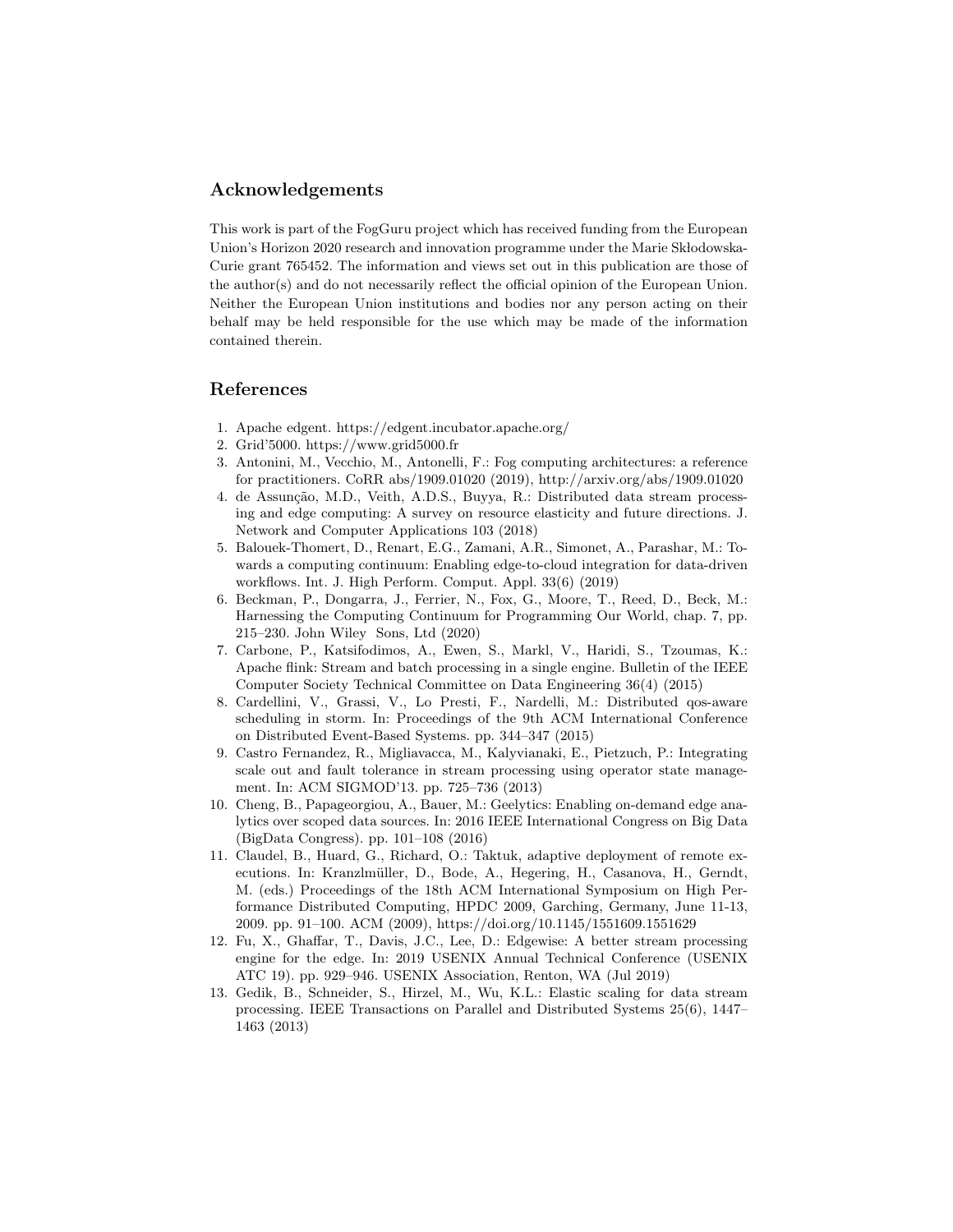- 14. Gibert Renart, E., Da Silva Veith, A., Balouek-Thomert, D., De Assunção, M.D., Lefevre, L., Parashar, M.: Distributed operator placement for iot data analytics across edge and cloud resources. In: 2019 19th IEEE/ACM International Symposium on Cluster, Cloud and Grid Computing (CCGRID). pp. 459–468 (2019)
- 15. Gulisano, V., Jiménez-Peris, R., Patiño-Martínez, M., Soriente, C., Valduriez, P.: Streamcloud: An elastic and scalable data streaming system. IEEE Transactions on Parallel and Distributed Systems 23(12), 2351–2365 (Dec 2012)
- 16. Lakshmanan, G.T., Li, Y., Strom, R.: Placement strategies for internet-scale data stream systems. IEEE Internet Computing 12(6), 50–60 (2008)
- 17. Light, R.A.: Mosquitto: server and client implementation of the mqtt protocol. Journal of Open Source Software 2(13), 265 (2017)
- 18. Liu, F., Tang, G., Li, Y., Cai, Z., Zhang, X., Zhou, T.: A survey on edge computing systems and tools. Proceedings of the IEEE 107(8), 1537–1562 (2019)
- 19. Mahmud, R., Kotagiri, R., Buyya, R.: Fog Computing: A Taxonomy, Survey and Future Directions, pp. 103–130. Springer Singapore (2018)
- 20. Milojicic, D.: The edge-to-cloud continuum. Computer 53(11), 16–25 (2020)
- 21. Nicolae, B., Bresnahan, J., Keahey, K., Antoniu, G.: Going back and forth: Efficient multideployment and multisnapshotting on clouds. In: Proceedings of the 20th International Symposium on High Performance Distributed Computing (HPDC). pp. 147–158 (2011)
- 22. O'Keeffe, D., Salonidis, T., Pietzuch, P.: Frontier: Resilient edge processing for the internet of things. Proceedings of the VLDB Endowment 11(10), 1178–1191 (2018)
- 23. Peng, B., Hosseini, M., Hong, Z., Farivar, R., Campbell, R.: R-storm: Resourceaware scheduling in storm. In: Proceedings of the 16th Annual Middleware Conference. pp. 149–161. Middleware '15 (2015)
- 24. Pisani, F., Brunetta, J.R., Martins Do Rosario, V., Borin, E.: Beyond the fog: Bringing cross-platform code execution to constrained iot devices. In: 2017 29th International Symposium on Computer Architecture and High Performance Computing (SBAC-PAD). pp. 17–24 (2017)
- 25. Prosperi, L., Costan, A., Silva, P., Antoniu, G.: Planner: Cost-efficient execution plans placement for uniform stream analytics on edge and cloud. In: 2018 IEEE/ACM Workflows in Support of Large-Scale Science (WORKS). pp. 42–51 (2018)
- 26. Rosendo, D., Silva, P., Simonin, M., Costan, A., Antoniu, G.: E2Clab: Exploring the Computing Continuum through Repeatable, Replicable and Reproducible Edge-to-Cloud Experiments. In: Cluster 2020 - IEEE International Conference on Cluster Computing. pp. 1–11. Kobe, Japan (Sep 2020)
- 27. Silva, P., Costan, A., Antoniu, G.: Investigating edge vs. cloud computing tradeoffs for stream processing. In: 2019 IEEE International Conference on Big Data (Big Data). pp. 469–474 (2019)
- 28. Silva, P., Costan, A., Antoniu, G.: Towards a methodology for benchmarking edge processing frameworks. In: 2019 IEEE International Parallel and Distributed Processing Symposium Workshops (IPDPSW). pp. 904–907 (2019)
- 29. da Silva Veith, A., de Assunção, M.D., Lefèvre, L.: Latency-aware placement of data stream analytics on edge computing. In: Pahl, C., Vukovic, M., Yin, J., Yu, Q. (eds.) Service-Oriented Computing. pp. 215–229. Springer International Publishing, Cham (2018)
- 30. Snyder, B., Bosanac, D., Davies, R.: Introduction to apache activemq. Active MQ in action pp. 6–16 (2017)